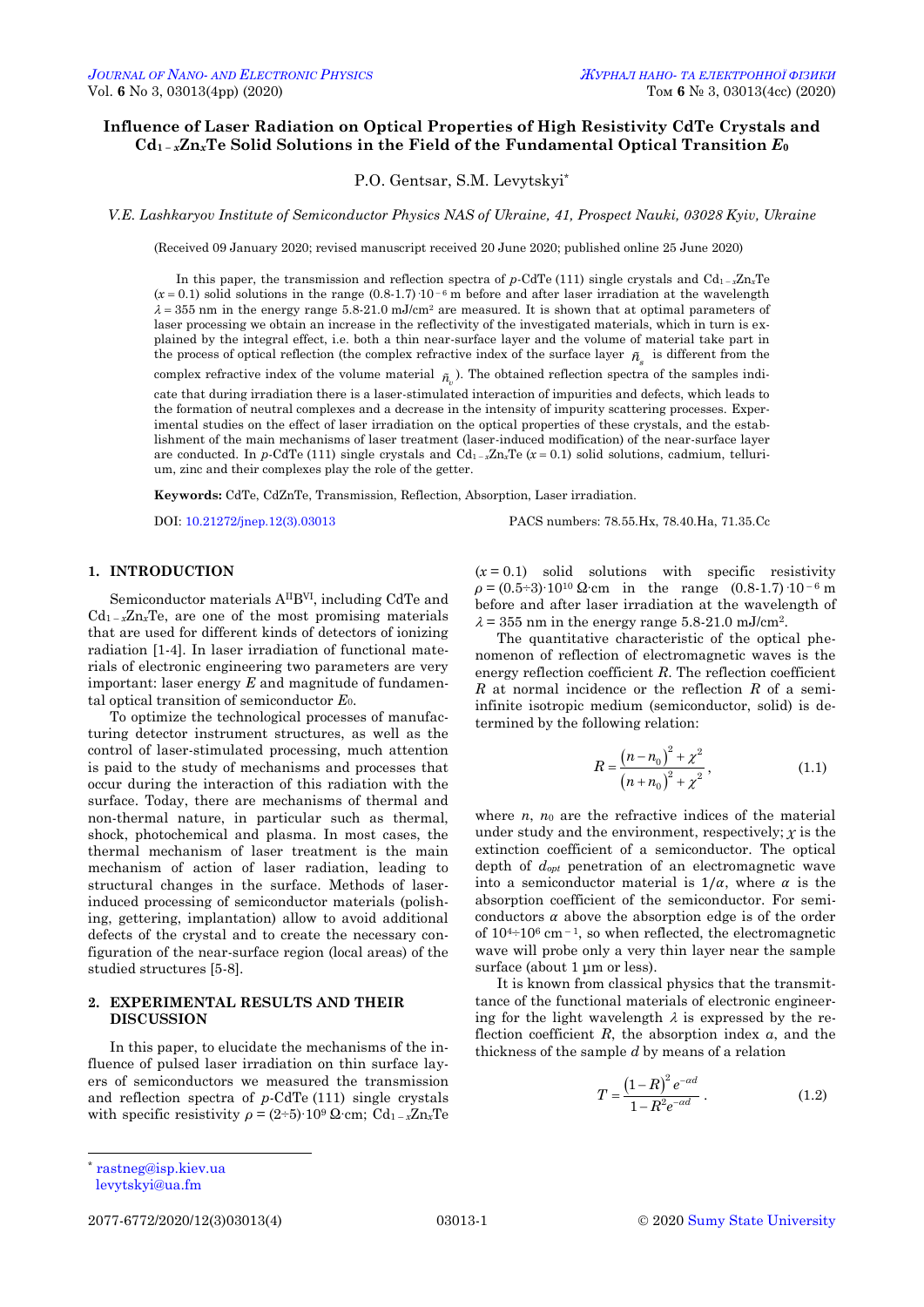

**Fig.** 1 – Transmission spectra of *p*-CdTe (111) single crystals (a) and Cd<sub>1</sub>- $x$ Zn<sub>x</sub>Te ( $x = 0.1$ ) solid solutions (b): original sample is curve 1 and the samples are irradiated with energy of 5.8 mJ/cm<sup>2</sup>; 10.4 mJ/cm<sup>2</sup>, 21.0 mJ/cm<sup>2</sup> – curves 2-4, respectively. The wavelength of the laser radiation is 355 nm

Fig. 1a shows the optical transmission spectra  $T = f(\lambda)$  of *p*-CdTe (111) single crystals with a specific resistance of  $(2\div 5)$ ∙10<sup>9</sup> Ω cm (original sample is curve 1 and the samples are irradiated with energy of 5.8 mJ/cm<sup>2</sup> , 10.4 mJ/cm<sup>2</sup> , 21.0 mJ/cm<sup>2</sup> – curves 2-4 respectively). As seen from the figure, the transmittance of *p*-CdTe (111) single crystals increases with irradiation energy density of 5.8 mJ/cm<sup>2</sup> and at an energy of  $10.4 \text{ mJ/cm}^2$  – it decreases. At the same time laser processing of these samples energy densities of 21.0 mJ/cm<sup>2</sup> transmittance is almost identical to that of the original samples. Such a course of the transmission curves is related to changes that occur in the thin surface layers of the semiconductor material upon laser irradiation.

Fig. 1b shows the optical transmission spectra  $T = f(\lambda)$  of Cd<sub>1-x</sub>Zn<sub>x</sub>Te ( $x = 0.1$ ) solid solutions with a specific resistance of  $(0.5\div 3)$ ∙10<sup>10</sup> Ω cm (original sample is curve 1 and the samples are irradiated with energy of 5.8 mJ/cm<sup>2</sup> , 10.4 mJ/cm<sup>2</sup> , 21.0 mJ/cm<sup>2</sup> – curves 2-4 respectively). As can be seen from the figure, the irradiation of  $Cd_{1-x}Z_{n}Te(x=0.1)$  solid solutions by these energy densities significantly decreases compared to the original samples. Fig. 2 shows the spectra of optical reflection of *p*-CdTe (111) single crystals and Cd<sup>1</sup> – *<sup>х</sup>*Zn*х*Te  $(x=0.1)$  solid solutions in the region of fundamental optical transition *E*<sup>0</sup> at this laser treatment (original sample is curve 1 and the samples are irradiated with energy of  $5.8 \text{ mJ/cm}^2$ ;  $10.4 \text{ mJ/cm}^2$ ,  $21.0 \text{ mJ/cm}^2$  – curves 2-4 respectively).

As can be seen from Fig. 2, the reflectivity of the studied materials increases with increasing laser energy density. This is due to the integral effect, that is, in the process of optical reflection involves a thin surface layer of semiconductor material and volume of material (the complex refractive index of the surface layer  $\tilde{n}_s = n_s + i\chi_s$  is different from the complex refractive index of the volume material  $\tilde{n}_v = n_v + i\chi_v$ ). The obtained reflection spectra of the samples show that irradiation occurs laser-induced interaction of impurities and defects, leading to the formation of neutral complexes and reducing the intensity of impurity scattering.

Since the reflection coefficient  $R = f(\lambda)$  is related to the transmittance  $T = f(\lambda)$  and the absorption coefficient  $D = f(\lambda)$  by the ratio  $R + T + D = 1$  (thus the scattering of the light wave in the sample is not taken into account), the absorption spectra  $D = 1 - (R + T)$  of the light (electromagnetic) wavelength  $\lambda$  are also constructed in this paper [8].

The constructed optical absorption spectra  $D = [1 - (T + R)] = f(\lambda)$  of these materials are completely correlated with the optical transmission spectra  $T = f(\lambda)$ and the reflection  $R = f(\lambda)$ . From the absorption spectra (Fig. 3) of the material it is seen that the lower energies, i.e. at the energies of light (electromagnetic) waves *E* which is much lower than the fundamental optical transition energy *Е*0, absorption of *p*-CdTe (111) single crystals after laser treatment with an energy density of 5.8 mJ/cm<sup>2</sup> and 21.0 mJ/cm<sup>2</sup> becomes smaller compared to the original samples (Fig. 3a, curves 1, 2, 4). In laser processing of *p*-CdTe (111) single crystals with an energy density of 10.4 mJ/cm<sup>2</sup> , the absorption of the samples is significantly increased (Fig. 3a, curve 3). For  $Cd<sub>1</sub>$  $xZn_xTe$  ( $x=0.1$ ) solid solutions, the absorption of the samples is significantly increased after laser treatment compared to the original samples (Fig. 3b, curves 1-4).

From relation (1.2) it is possible to obtain an absorption coefficient  $\alpha$  for a given wavelength  $\lambda$  of the material under study

$$
\alpha = \frac{1}{d} \ln \frac{2RT^2}{-\left(1 - R\right)^2 + \sqrt{\left(1 - R\right)^4 + 4T^2 R^2}}.
$$
 (1.3)

Based on the Heisenberg uncertainty principle for energies *E* and time *t* ( $\Delta E \cdot \Delta t \ge \hbar$ ), the relaxation effects in light absorption by a crystal are described by the expansion parameter  $\Delta E = \hbar/\tau$  (the broadening of the electronic transition *Е*<sup>0</sup> is related to the free charge carrier life due their interaction with lattice vibrations, impurities, defects including surface character), where *τ* is the time of energy relaxation of the photo-generated charge carriers [8].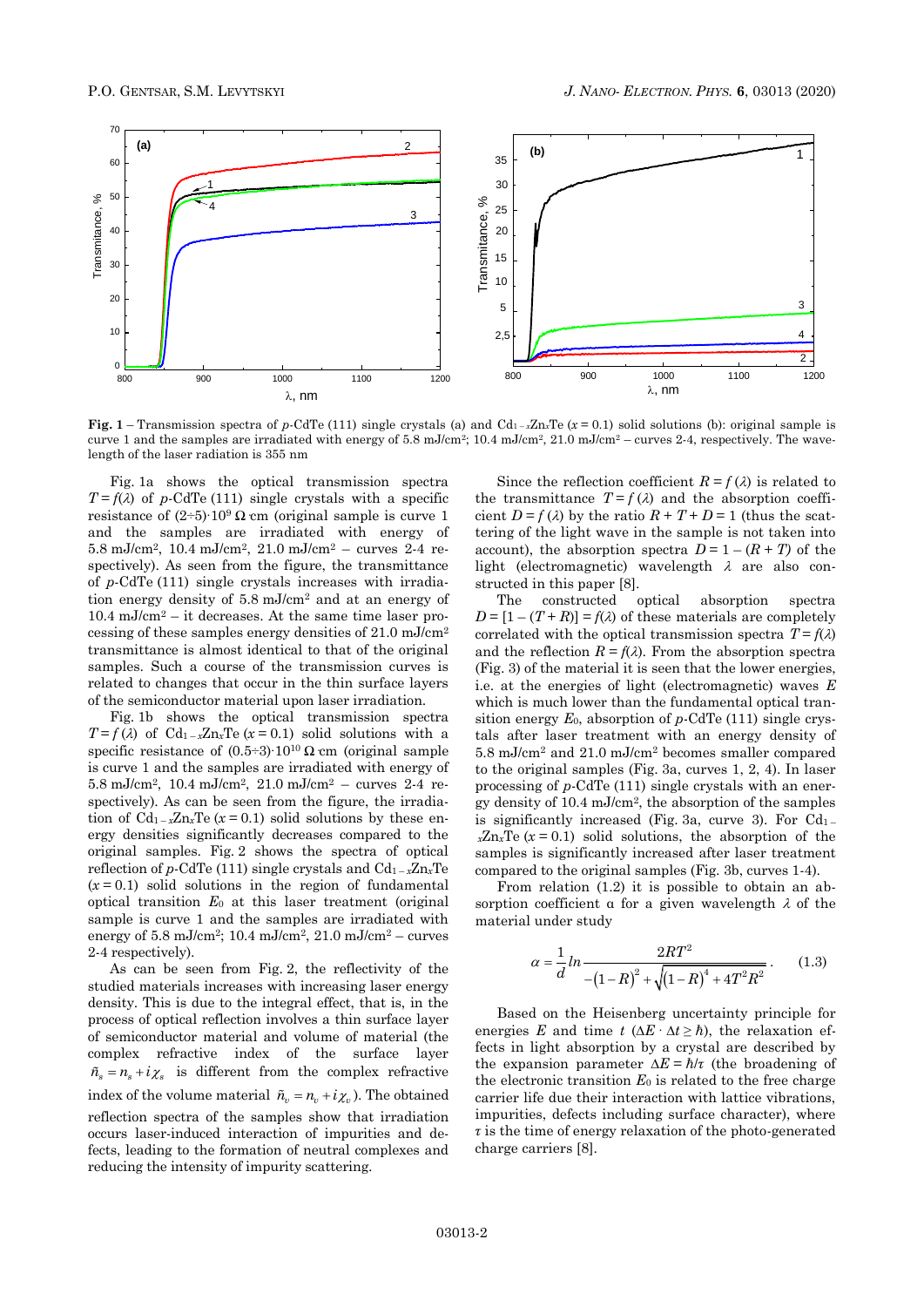

**Fig.** 2 – Reflection spectra of *p*-CdTe (111) single crystals (a) and  $Cd_{1-x}Zn_xTe(x=0.1)$  solid solutions (b): original sample is curve 1 and the samples are irradiated with energy of 5.8 mJ/cm<sup>2</sup>, 10.4 mJ/cm<sup>2</sup>, 21.0 mJ/cm<sup>2</sup> – curves 2-4, respectively. The wavelength of the laser radiation is 355 nm



**Fig.**  $3$  – Absorption spectra of *p*-CdTe (111) single crystals (a) and Cd<sub>1</sub> – *x*Zn<sub>x</sub>Te</sub> ( $x = 0.1$ ) solid solutions (b): original sample is curve 1 and the samples are irradiated with energy of 5.8 mJ/cm2, 10.4 mJ/cm2, 21.0 mJ/cm<sup>2</sup> – curves 2-4 respectively. The wavelength of the laser radiation is 355 nm

According to the experimental data on the optical transmission and reflection spectra (Fig. 1, Fig. 2) for *р-*CdTe (111) single crystals with specific resistance of  $(2\div 5)$ ⋅10<sup>9</sup> Ω cm and solid solutions Cd<sub>1 – *x*</sub>Zn*x*Te (*x* = 0.1) with a specific resistance of  $(0.5\div 3)$ ∙10<sup>10</sup> Ω cm the energy expansion of the optical spectra of these materials is 0.05 eV; 0.078 eV, respectively.

Energy relaxation time of photogenerated pairs *τ* for  $p$ **-CdTe (111)** single crystals and  $Cd_{1-x}Zn_xTe(x=0.1)$ solid solutions is respectively equal to 1.316∙10 – <sup>14</sup> s and  $0.844 \cdot 10^{-14}$  s.

The authors of [8, 9] showed that oxide coatings that are formed on the surface of the studied materials are amorphous films with an approximate thickness of 0.5-7 nm. It should also be borne in mind that there is a transition layer of oxide on the oxide-semiconductor interface.

### **3. CONCLUSIONS**

Optical studies of the transmission and reflection spectra of single crystals *p*-CdTe (111), solid solutions Cd<sub>1- $x$ </sub>Zn<sub>*x*</sub>Te (*x* = 0.1) in the range (0.8-1.7)  $\cdot$ 10<sup>-6</sup> m before and after laser irradiation at the wavelength of the light wave  $\lambda = 355$  nm in the energy range of 5.8-21.0 mJ/cm<sup>2</sup> showed:

a) an increase in the reflectivity of the investigated materials in this laser treatment, which is explained by the integral effect, that is, in the process of optical reflection a thin surface layer of the semiconductor material and a material volume are involved (the complex refractive index of the surface layer  $\tilde{n}_s = n_s + i\chi_s$  is different from the complex refractive index of the volume material  $\tilde{n}_v = n_v + i\chi_v$ ). On the basis of the obtained reflection spectra, the studied samples, as well as taking into account the parameters of laser-induced surface treatment is laser-stimulated interaction of impurities and defects, which in turn leads to the formation of neutral complexes and reduce the intensity of impurity scattering.

b) experimental studies have shown that the main mechanism of influence of pulsed laser irradiation on the optical properties of thin surface layers of the investigated crystals is structural gettering, that is, the absorption due to the presence of sections of semiconductors that have a defective structure and have the ability to actively absorb defects. In *р-*CdTe (111) single crystals and  $Cd_{1-x}Z_{n_x}Te(x=0.1)$  solid solutions, the role of getters play cadmium, tellurium, zinc and their complexes.